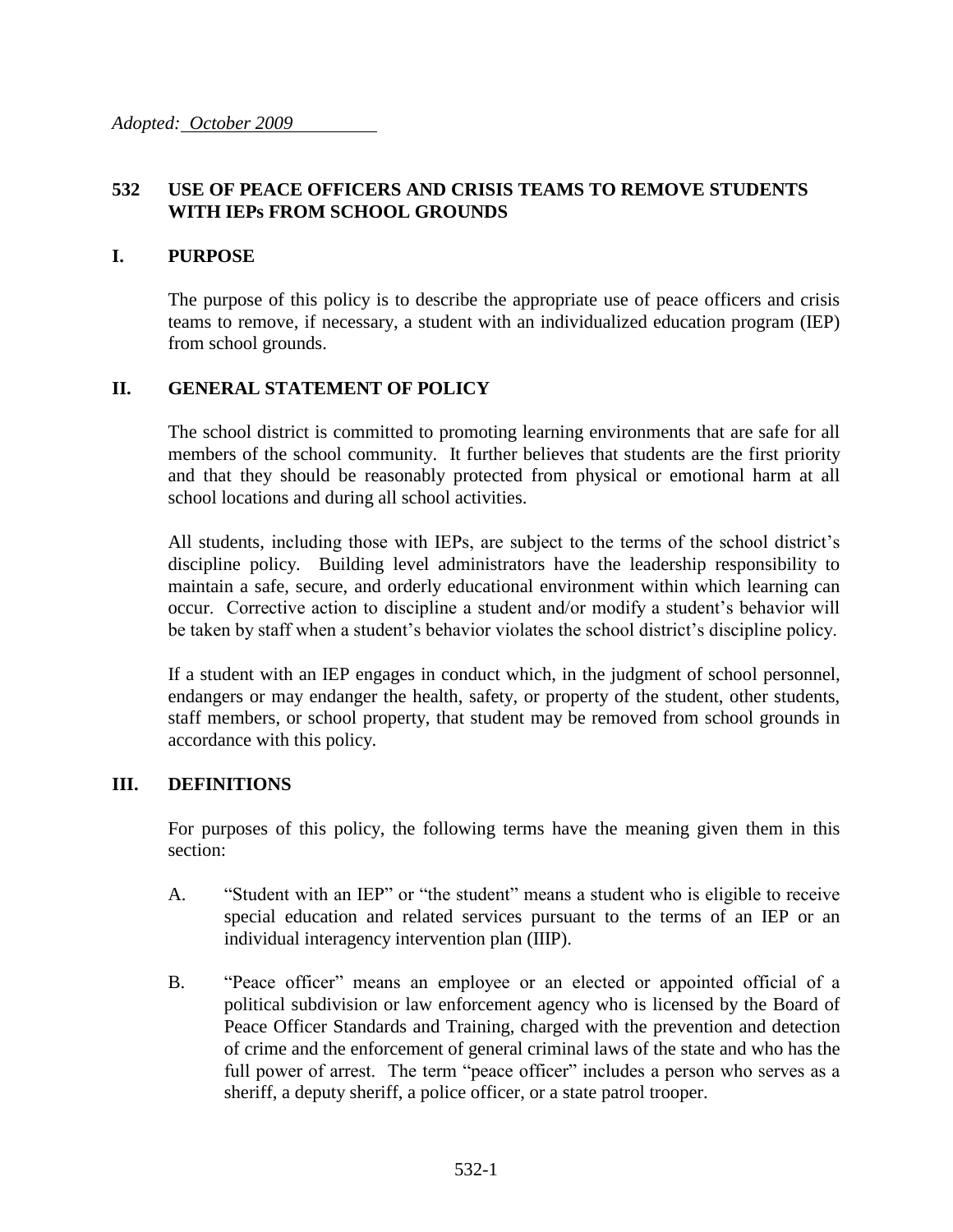- C. "Police liaison officer" is a peace officer who, pursuant to an agreement between the school district and a political subdivision or law enforcement agency, is assigned to a school building for all or a portion of the school day to provide law enforcement assistance and support to the building administration and to promote school safety, security, and positive relationships with students.
- D. "Crisis team" means a group of persons, which may include teachers and nonteaching school personnel, selected by the building administrator in each school building who have received crisis intervention training and are responsible for becoming actively involved with resolving crises. The building administrator or designee shall serve as the leader of the crisis team.
- E. The phrase "remove the student from school grounds" is the act of securing the person of a student with an IEP and escorting that student from the school building or school activity at which the student with an IEP is located.
- F. "Emergency" means a situation in which immediate intervention is necessary to protect a student or other individual from physical injury, emotional abuse due to verbal and nonverbal gestures, or to prevent severe property damage.
- G. All other terms and phrases used in this policy shall be defined in accordance with applicable state and federal law or ordinary and customary usage.

# **IV. REMOVAL OF STUDENTS WITH IEPs FROM SCHOOL GROUNDS**

### A. Removal By Crisis Team

If the behavior of a student with an IEP escalates to the point where the student's behavior endangers or may endanger the health, safety, or property of the student, other students, staff members, or school property, the school building's crisis team may be summoned. The crisis team may attempt to de-escalate the student's behavior by means including, but not limited to, those described in the student's IEP and/or behavior intervention plan. When such measures fail, or when the crisis team determines that the student's behavior continues to endanger or may endanger the health, safety, or property of the student, other students, staff members, or school property, the crisis team may remove the student from school grounds.

If the student's behavior cannot be safely managed, school personnel may immediately request assistance from the police liaison officer or a peace officer.

### B. Removal By Police Liaison Officer or Peace Officer

If a student with an IEP engages in conduct which endangers or may endanger the health, safety, or property of the student, other students, staff members, or school property, the school building's crisis team, building administrator, or the building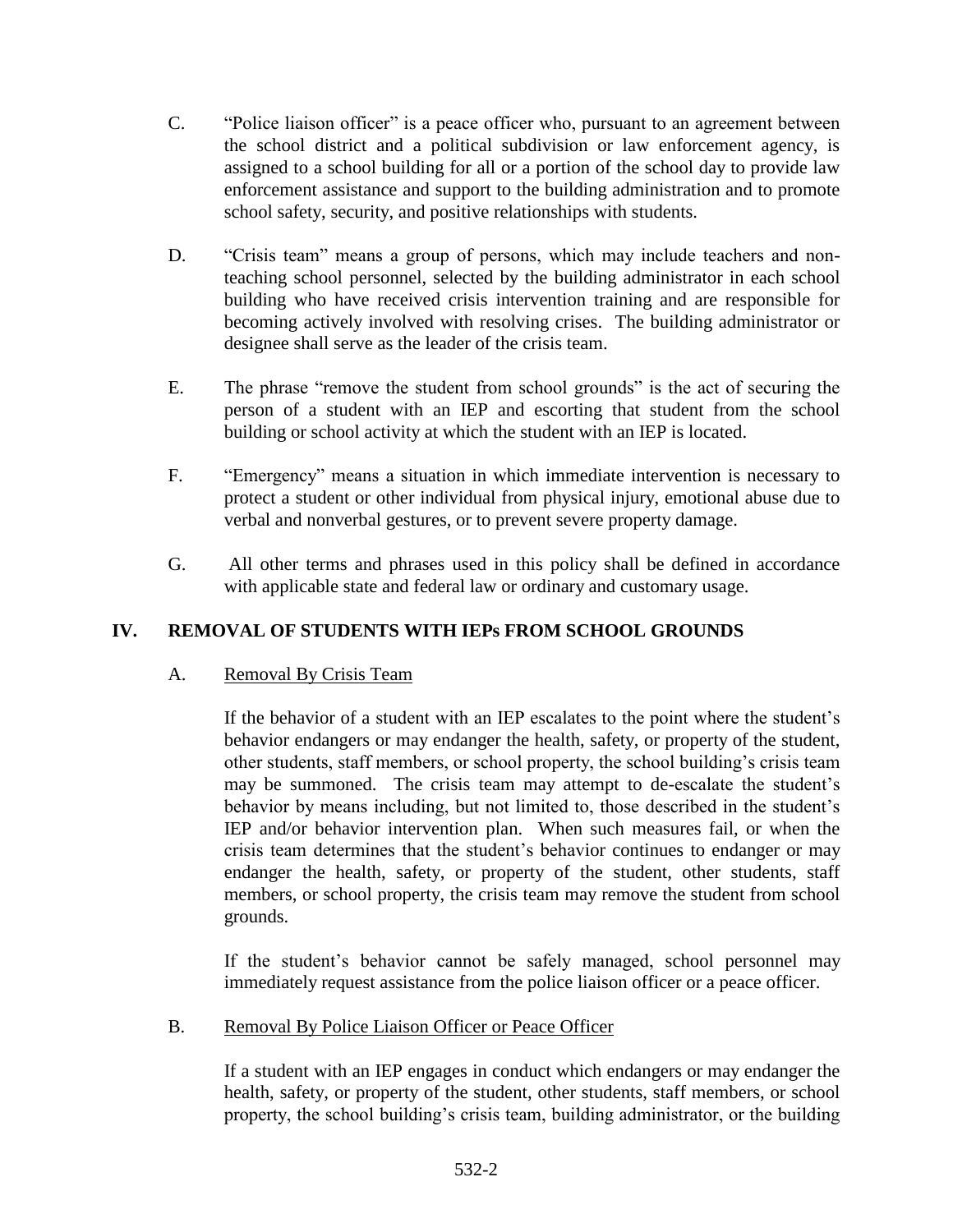administrator's designee, may request that the police liaison officer or a peace officer remove the student from school grounds.

If a student with an IEP is restrained or removed from a classroom, school building, or school grounds by a peace officer at the request of a school administrator or school staff person during the school day twice in a 30-day period, the student's IEP team must meet to determine if the student's IEP is adequate or if additional evaluation is needed.

Whether or not a student with an IEP engages in conduct which endangers or may endanger the health, safety, or property of the student, other students, staff members, or school property, school district personnel may report a crime committed by a student with an IEP to appropriate authorities. If the school district reports a crime committed by a student with an IEP, school personnel shall transmit copies of the special education and disciplinary records of the student for consideration by appropriate authorities to whom it reports the crime, to the extent that the transmission is permitted by the Family Education Rights and Privacy Act (FERPA), the Minnesota Government Data Practices Act, and school district's policy, Protection and Privacy of Pupil Records.

The fact that a student with an IEP is covered by special education law does not prevent state law enforcement and judicial authorities from exercising their responsibilities with regard to the application of federal and state law to crimes committed by a student with an IEP.

### C. Reasonable Force Permitted

In removing a student with an IEP from school grounds, a building administrator, other crisis team members, or the police liaison officer or other agents of the school district, whether or not members of a crisis team, may use reasonable force when it is necessary under the circumstances to correct or restrain a student or prevent bodily harm or death to another.

In removing a student with an IEP from school grounds, police liaison officers and school district personnel are further prohibited from engaging in the following conduct:

- 1. Requiring the student to assume and maintain a specified physical position, activity, or posture that induces physical pain as an aversive procedure;
- 2. Presenting intense sounds, lights, or other sensory stimuli as an aversive stimulus;
- 3. Using noxious smell, taste, substance, or spray as an aversive stimulus;